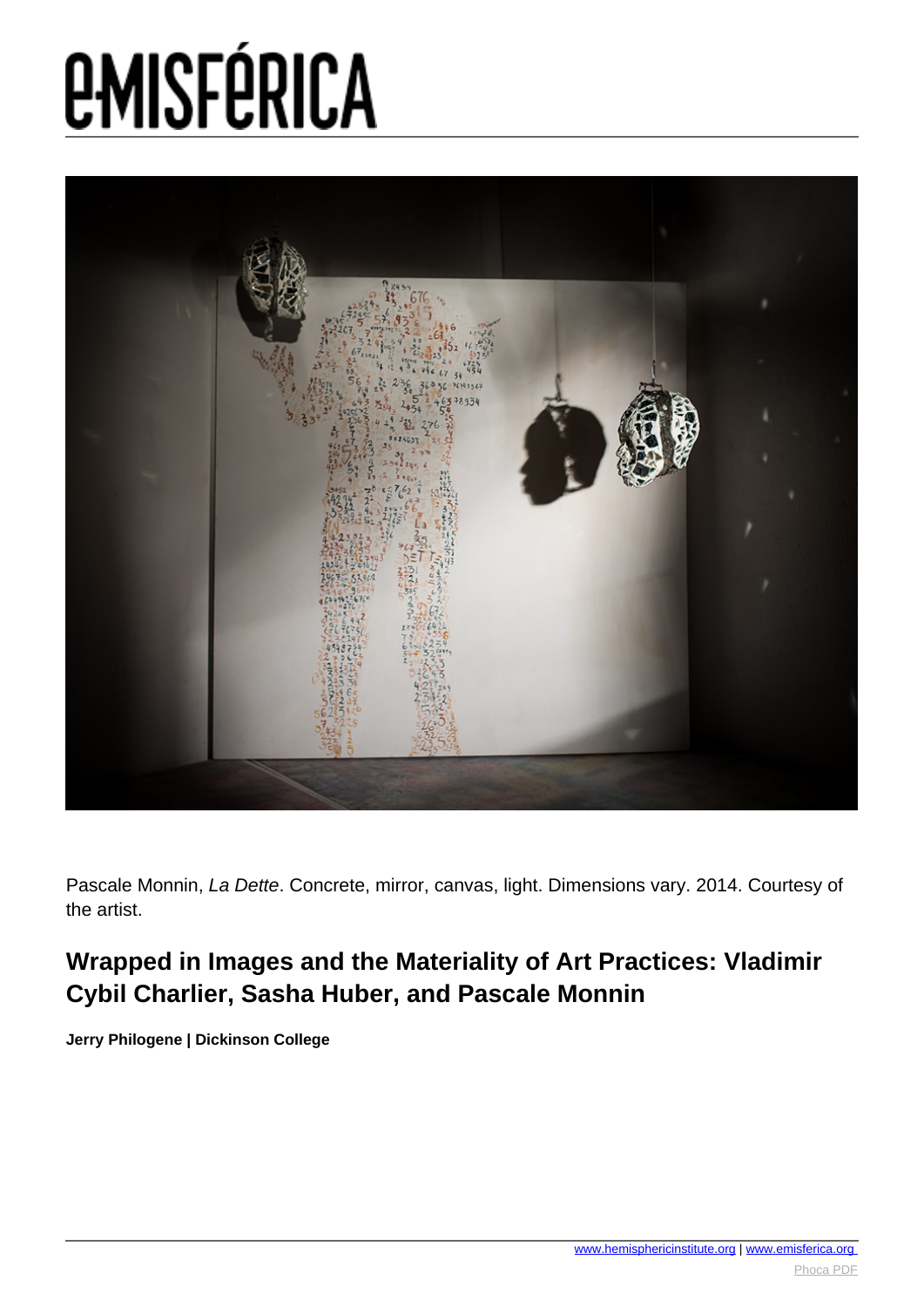

[P](images/e-misferica/11.2_images/112_lg_philogene_11.jpg)ascale Monnin, L'Ange de la Résurrection (Resurrection Angel).

Raku, beeds, and metal. Dimensions vary. 2006. Courtesy of the Lowe Art Museum, University of Miami.



[P](images/e-misferica/11.2_images/112_lg_philogene_09.jpg)ascale Monnin, L'Ange de la Résurrection (Resurrection Angel)

(Detail). Raku, beeds, and metal. Dimensions vary. 2006. Courtesy of the Lowe Art Museum, University of Miami.

In his compelling study Diasporic Citizenship: Haitian Americans in Transnational America, Michel Laguerre suggests a re-examination and reconfiguration of the definitions of diasporic citizenship to better reflect transnational movements and the lives of those who have been marked by migration. Laguerre (1998) contends that this definition must take into consideration the residual effects of globalization, the experiences produced by inhabiting multiple locations and geographic spaces, as well as the cultural production of those spaces. Echoing Laguerre's assertion and examining the cultural complexities of diasporic artistic production, in this essay I call attention to the dynamic nature of visual production by exploring selected artworks of three artists of Haitian descent: Pascale Monnin, Vladimir Cybil Charlier, and Sasha Huber. I highlight these three artists because of the ways in which they create visual dialogues while working in and through cross-cultural aesthetics and practices, illuminating the complexities of gendered identities, historical memories, and the materiality of art practices. In effect, they offer us the opportunity to "rethink the idea of Haitianness…[within] a globalized context" (Dash 2008, 41). Furthermore, this essay is an exploratory engagement with broad, more complex Caribbean diasporic visual vocabularies that take into consideration the quotidian nature of personal archives, the permeable nature of materials, and the penetrating nature of the palimpsest. Borne through creative processes and interpretations of memories that reside in a knowing of Haiti that is both conceptual and representational—representative of an actual place and at the same time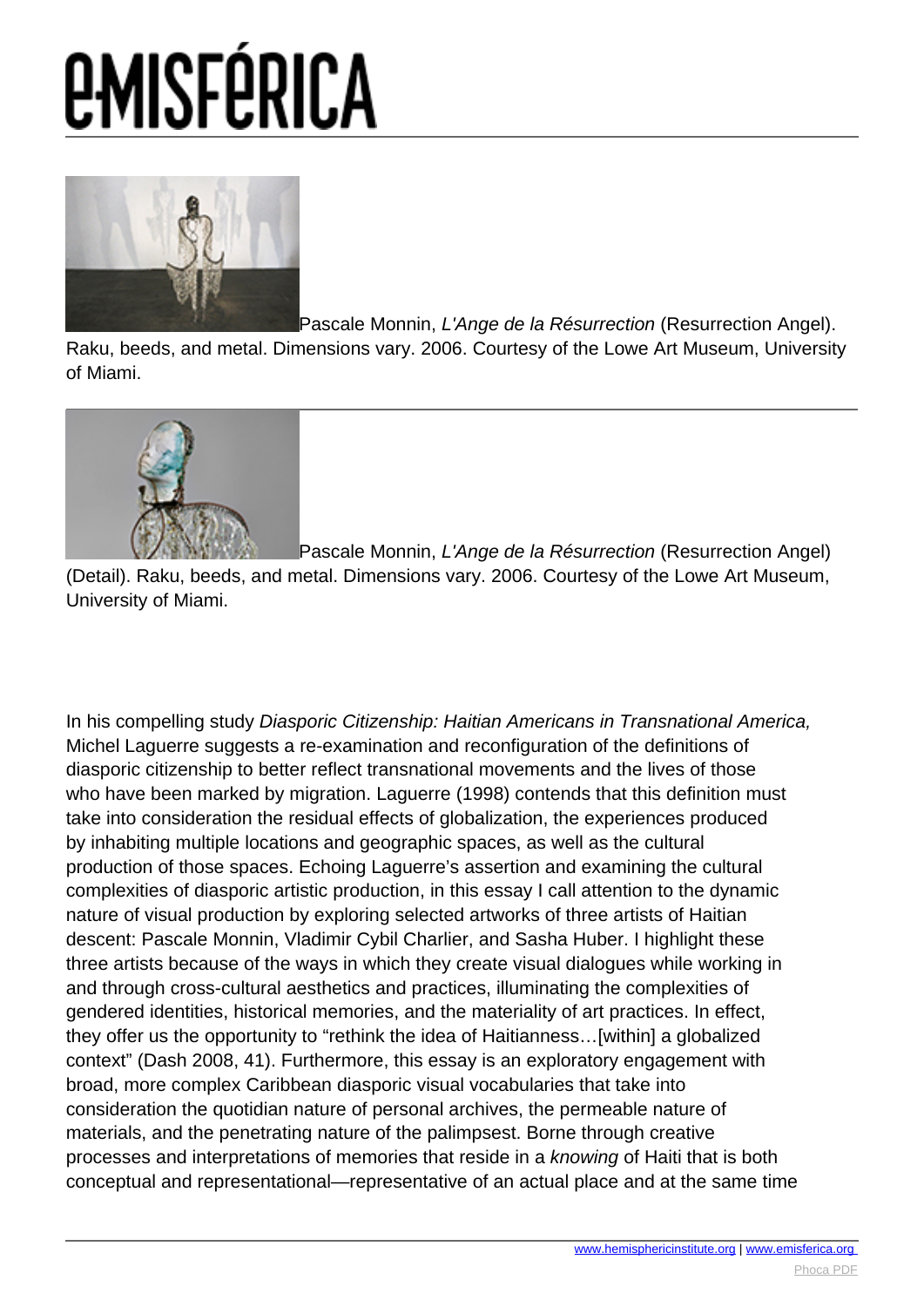conceiving of an idea—their artworks provide new avenues for thinking about portraiture, imagery, and layered narratives as they are influenced and embedded in history. These avenues are cultivated through the effective tensions between established artistic genres (portraiture and sculpture), formal artistic styles (conceptual and realism), and discursive modes of creative production (collage and assemblage). Huber, Monnin, and Cybil do not share any prescribed or specific medium, preferring to experiment with divergent forms, media, and artistic traditions. As contemporary artists of Haitian descent, however, what they do share is a desire to express the multiple vantage points that converge and create diasporic Haitian aesthetics.

Through a series of imaginative framings, Monnin, Cybil, and Huber engage in a visual lexicon that highlights the complexities of history, memory, and the normative categories of gender while navigating the slippery slopes of transnational identities. Working with paper and book pages to create collages affords Harlem-based Cybil the opportunity to bring together recognizable, iconic images and ordinary materials that do not appear cohesive. Based in Port-au-Prince, Haiti, Monnin's public kinetic sculptures are meditative processes that combine a spiritual quality with ocular splendor. Unlike traditional portraiture created in such conventional medium as paints, inks, and oils on canvas or paper, Huber uses staples and discarded plywood. She pushes the envelope of portraiture while playing with materials and challenging the two-dimensionality of painting. What we can decipher from these portraits is not the realistic rendering of individual subjects, but the stories and histories that are embedded in what the images represent.



[S](images/e-misferica/11.2_images/112_lg_philogene_04.jpg)asha Huber, Shooting Back - Jean-Claude "Baby Doc" Duvalier

(Dictator of Haiti, 1971-86). Metal staples on abandoned wood, 80 x 115 cm. 2004. Courtesy of the artist.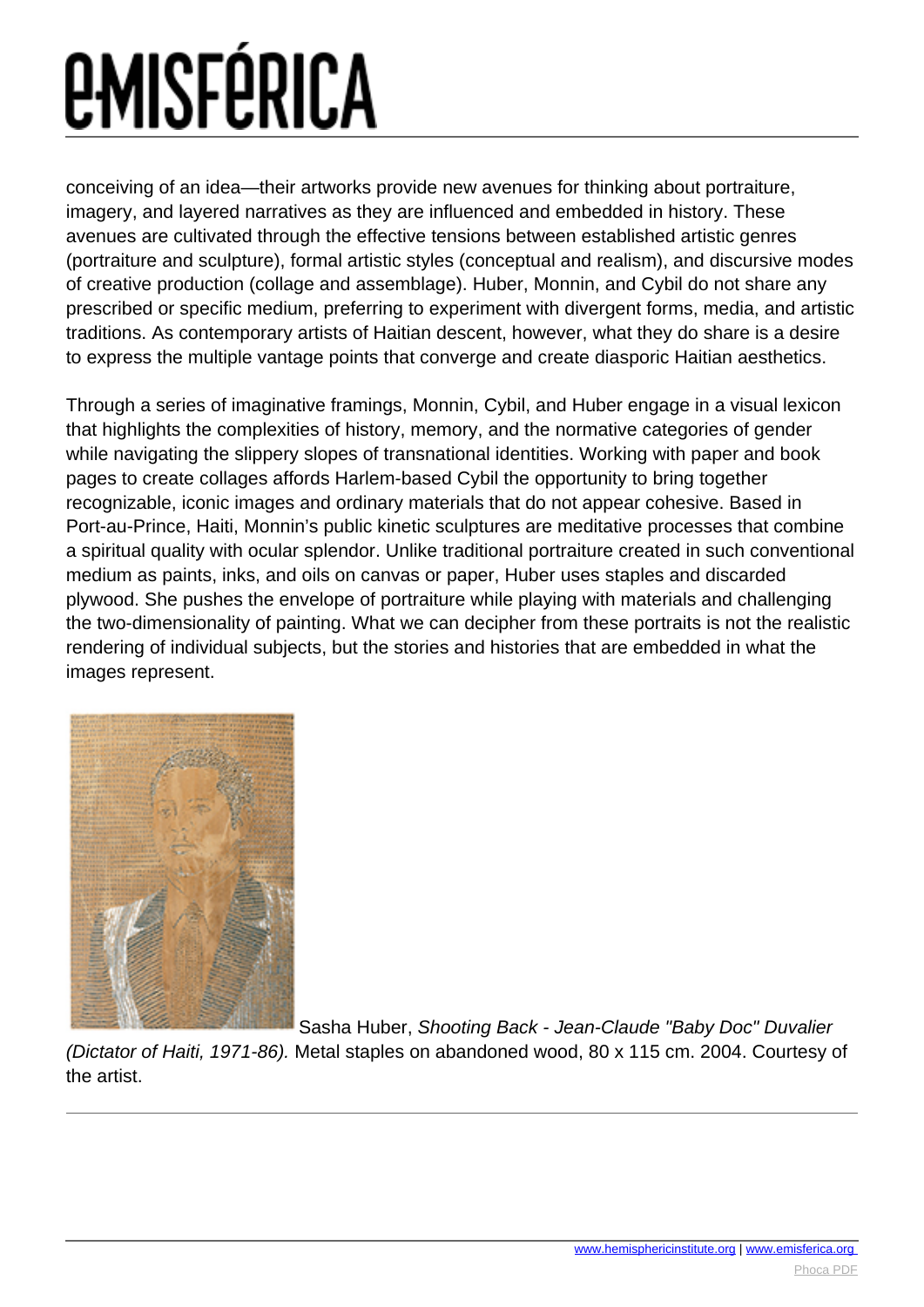

[S](images/e-misferica/11.2_images/112_lg_philogene_05.jpg)asha Huber, Shooting Back - François "Papa Doc" Duvalier

(Dictator Of Haiti, 1957-71). Metal staples on abandoned wood, 80 X 115 cm. 2004. Courtesy of the Artist.



[S](images/e-misferica/11.2_images/112_lg_philogene_06.jpg)asha Huber, Shooting Back - Christopher Columbus (Conqueror, 15th Century). Metal staples on abandoned wood, 80 X 115 cm. 2004. Courtesy of the artist.

For Zurich-born, Helsinki-based Huber, Haiti has never been a lived experience, only something imagined by listening to the stories of her mother, aunt, and, especially, her grandfather, Georges Remponeau, a leading artist and one of the founders of Centre d'Art, the famous art school and gallery in Haiti during the 1940s. Huber is a multidisciplinary artist trained in graphic design. Her works range from the conceptually inspired to the formal use of materials in a painterly fashion to large-scale, site-specific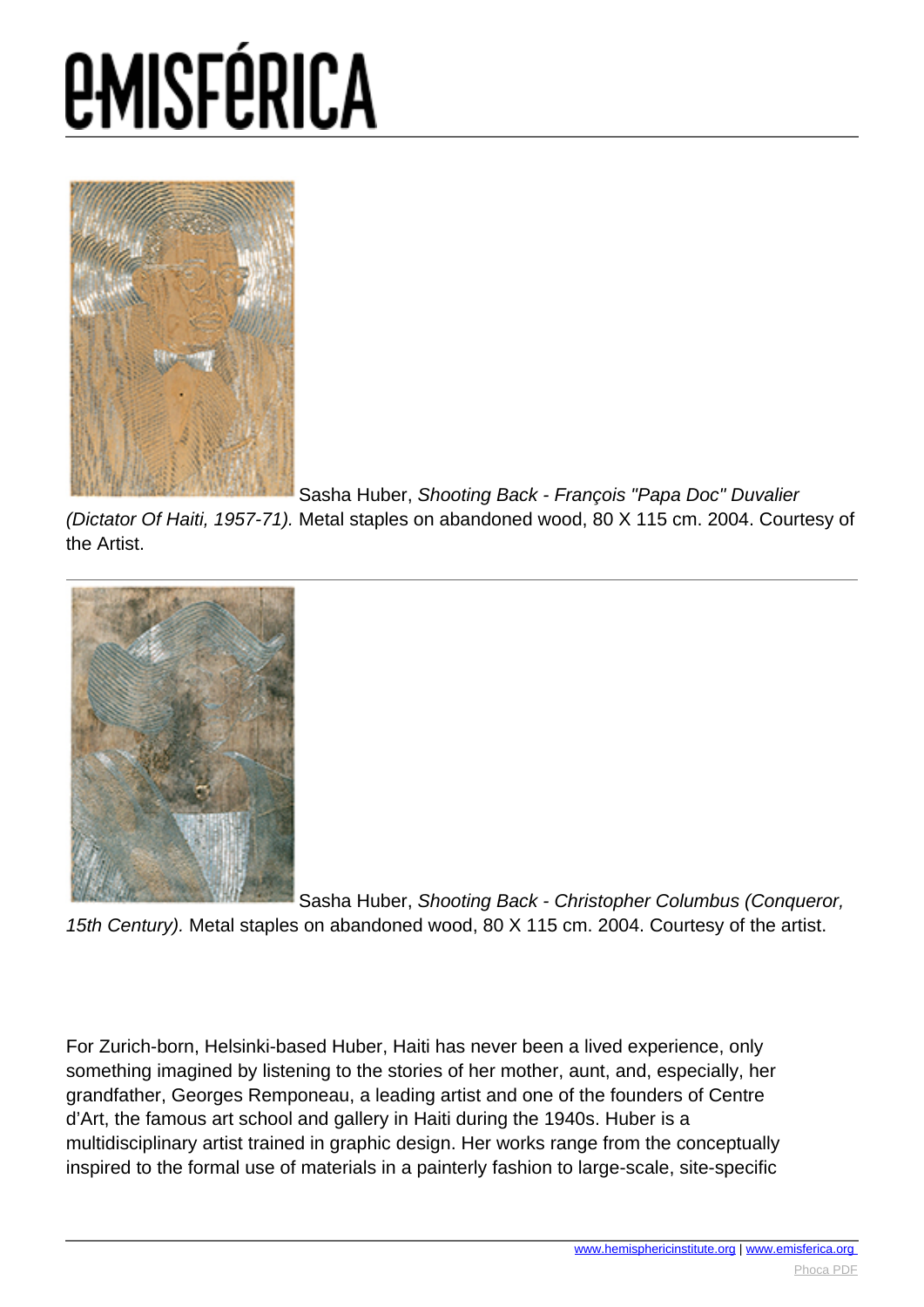installations that stem from organic and fluid processes of aesthetic analysis. Her on-going series, Shooting Back: Reflections on Haitian Roots, which she began in 2004, consists of three portraits of individuals who have marked the history of Haiti: Christopher Columbus, François Duvalier, and his son Jean-Claude Duvalier. Using a semi-automatic stapling gun and approximately 100,000 staples, she punctures the grooved surface of the discarded plywood to create large-scale textured portraits. Unlike traditional portraiture, which aims to create a likeness of an individual, in Shooting Back Huber signals the brutality that arrived with Columbus' landing on the isle of Hispaniola through her use of the sharp, metal "paint" on the course, uneven surface of the wood. Equally, the heinous dictatorship of the Duvalier regime is palpable as the piercing staples rupture the dense rejected wood. It is as if the traditional methods of portraiture are not sufficient to visualize the traumatic histories that are associated with the Duvaliers and Columbus.

Through a keen sense of composition and fine artistry, Huber employs the classic artistic genre of portraiture by exploring the possibilities and nuances of a particular new art material entering ever so slightly into the realm of sculptural elements—elements that are shared in Monnin's kinetic sculptural mobile. By substituting materials such as oil, ink, and paint used on the porous surface of the canvas, Huber uses staples to underscore the ways in which the epidermis, the top layer of the skin represented by the thick density of the wood, is an absorber of memories of the past that influence the present and the future. For Huber, skin serves as a repository for the projection of collective memories and traumas. Like Huber, who challenges the assumptions that portraits are "truthful" representations of their subject, in L'Ange de la Résurrection, Monnin explores the materiality and possibilities of non-traditional materials through an acute sense of spatial alignment of delicately balanced components (Philogene, forthcoming). Her mixed-media mobile installations are concerned with representation and with the materiality of the fleshy surface that makes up the visage. Monnin departs from traditional portraiture to create a visually stunning body of work using glittering beads, sparkling crystals, and faux pearls purchased from a defunct bridal store in Haiti, ornately held together by wires and steel. These delicate materials come to form the shape of heads of her friends and family.

Combining the compositional skills of a painter with the technical skill of an assemblage artist, Huber creates complex and layered historical narratives by combining different materials; the effect is dramatic. The rich, lustrous sliver of the staples gives off a sheen as the staples form the facial features of Duvalier père and fils, adding a rich patina splendor to the piece. The importance of light is also paramount for L'Ange de la Résurrection, which rests up high—elegantly among branches of trees or from gallery ceilings. As it spins, we see the back of the mask, an intricate and beautiful assemblage of faux gemstones, steel, and wires, as light passes through the steel and wires to surround the space with eerie dancing shadows. The light that bounces off the pieces of glass and crystal creates an almost animated object. Monnin provocatively blends the elements of craft and fine arts by creating a sculptural piece that delicately moves and shimmies in space, radiating light and shadows to explore the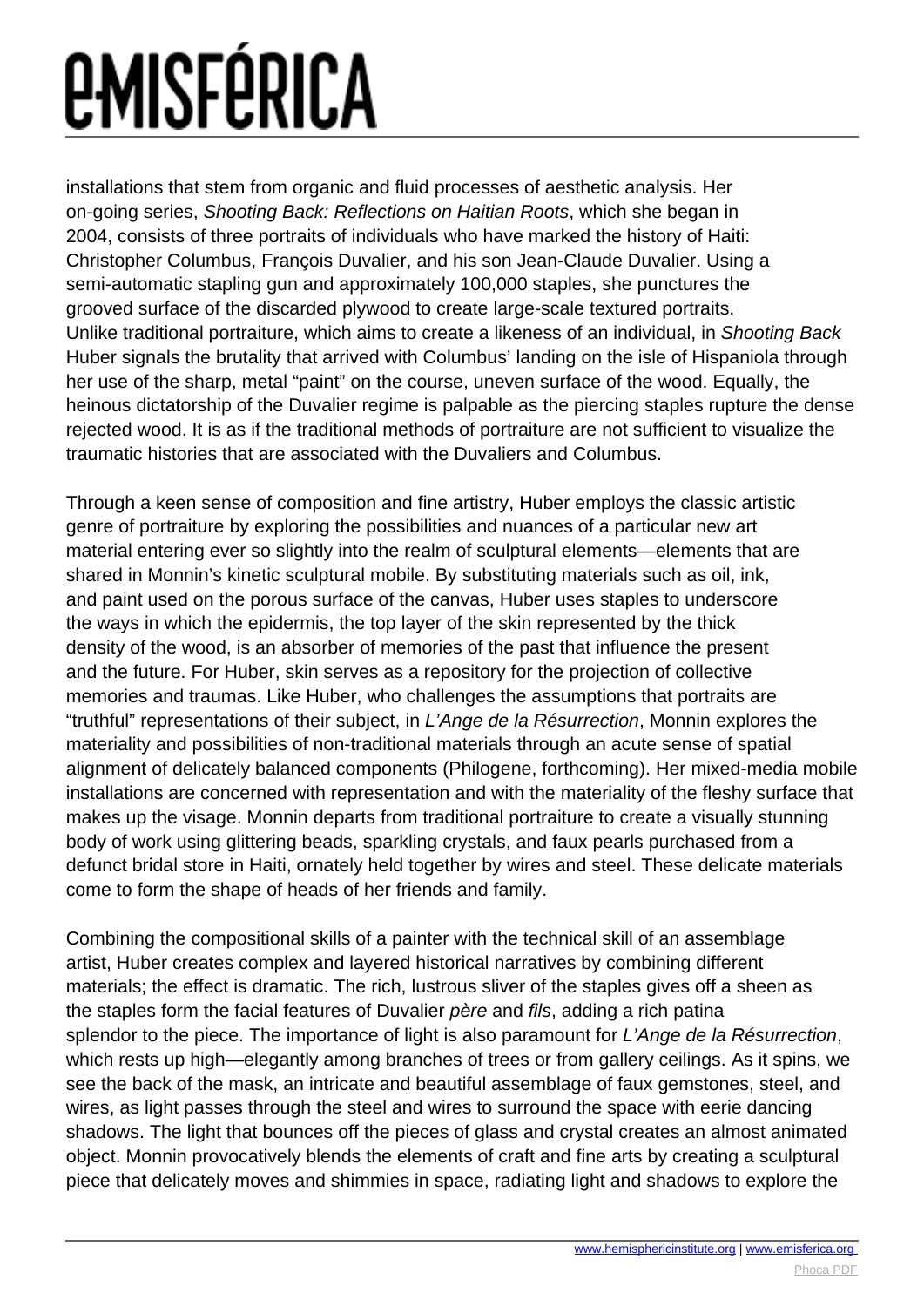continuum between spirituality and transformation, elements that are fundamental to the black diasporic experience (Philogene, forthcoming).

Since 2006, Monnin has employed a traditional Japanese pottery-making form of rakuto create the masks that are at the center of her mobile site-specific installations. Motivated by bittersweet childhood memories of mask-making during Carnival season in Haiti, in 2000 she began using this three-firing casting process to explore the dualities of life and death and capture the humanity expressed on the faces of friends and family at the time of the sitting.<sup>1</sup> Like Huber, Monnin's interest in the image rests not so much in who they are, but what they tell us, and what they force us to remember. For Monnin, her desire is not to create an exact replica of the sitter; instead, her goal is to capture the expression of the sitter at the exact moment his or her face shapes the mold. Here I want to signal Huber's and Monnin's astute use of the aesthetic strategy of "representation", at once to suggest it as a form of artistic practice in description and as a form of symbolic meaning, both of which, as Kobena Mercer (2005) suggests, pertain to the relationship of art and politics. Discarded plywood and the sharp surface of commonplace staples come together as reminders of a violent past, revealed as political, economic, and social issues are avowed and placed onto individual bodies, where they reside, on some symbolically and on others literally. In other words, what is subtly emphasized in Shooting Back by the markings made on the wood by the staples are the discursive powers of history and trauma as they are written on the epidermis and manifested on the corporal. The painstaking and fastidious nature of the work is framed within dialectics of meaning. The physical act of "shooting" a staple gun to "draw" these portraits is a metaphorical "shooting back" at the tragic history that is part of Haiti's legacy. The physically laborious nature of the work adds another layer of meaning to the work. Alone, each portrait is forceful; however, when shown together, we can understand the narrative they tell us. Together they conjure the brutal nature of colonization and dictatorship. Perhaps Huber's goal is not to use the skin as an impervious barrier that seals the interior bodies and the historical results of these bodies from the world, but to make visible the historical and global impact of these men.

A visual representation of the subject is what portraiture seeks to communicate, often through lighting, posing, use of symbols and materials, as well as through the artist's own formal and stylistic approaches. What is clear is that through portraiture, the face is the site where identity is legible, history can be read, and experiences are decipherable. Monnin's goal can be understood perhaps as interplay between incomprehensibility on the one hand and decipherability on the other. We can determine by the shape of the mobile that it is the shape of a young person's head—in this case, a young boy named Antoine. He can also be one of the many nameless and anonymous faces and bodies that lined the streets of Haiti after the catastrophic 7.0 magnitude earthquake devastated Haiti's capital, Port-au-Prince, in 2010. Through their use of non-traditional art materials, Huber and Monnin highlight the deep-rooted connections between the body, memory, and history. The use of non-traditional materials is also part of the work of Vladimir Cybil Charlier.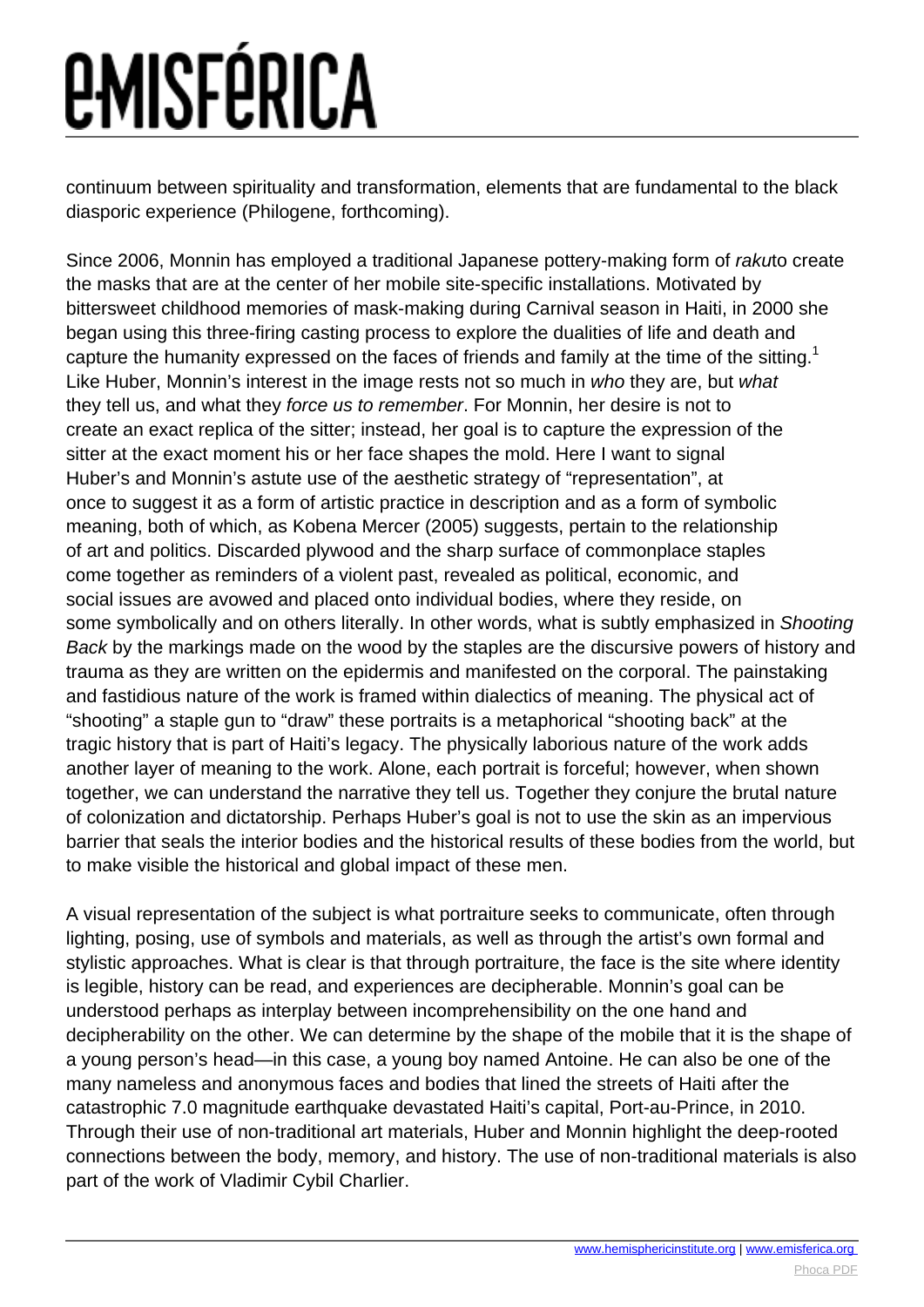But sometimes you have to tell your own stories, not just to understand yourself but to understand the world, to find the space between their stories and yours, to learn what's really going on . (O'Grady 2012, 8)



[V](images/e-misferica/11.2_images/112_lg_philogene_03.jpg)ladimir Cybil Charlier, Basket of Women. India ink, paper collage, artist tape, graphite, and laser transfer on acrylic. 24" x 30". 2014. Courtesy of the artist.

Cybil is influenced by both the textual elements of the novel, as well as its fantastical and imaginative gestures. She has drawn, taped, photocopied, and stenciled various gendered art historical references on pages that come from chapters titled "The Rabbit Sends in a Little Bill" and "A Caucus-Race and a Long Table." This is an engaging, textured, and multilayered artwork that invites us to ask, what does it mean to carry memory? Through her pointed use of mixed-media collage, Cybil presents a dense constellation of images and histories through which she allows herself to engage with western art traditions, all the while picking and choosing how she places these histories and images to fit her own black Caribbean diasporic self. Cybil's artwork asks us to question not only the notion of gender, but also the *myths* and fables that are associated with the creation of gendered identities, as well as the definition of female beauty. In part, Basket of Women is about the difficulties of defining and coming to terms with complex identities in a postmodern world where gendered and racial identity are not simply written on the body, nor can they be determined through the visual. The images in Basket of Women come together as a composite portrait, a fascinating exploration of the creative process, played out in the fragmented space of assemblage and bricolage, at the nexus of rasanblaj. Born in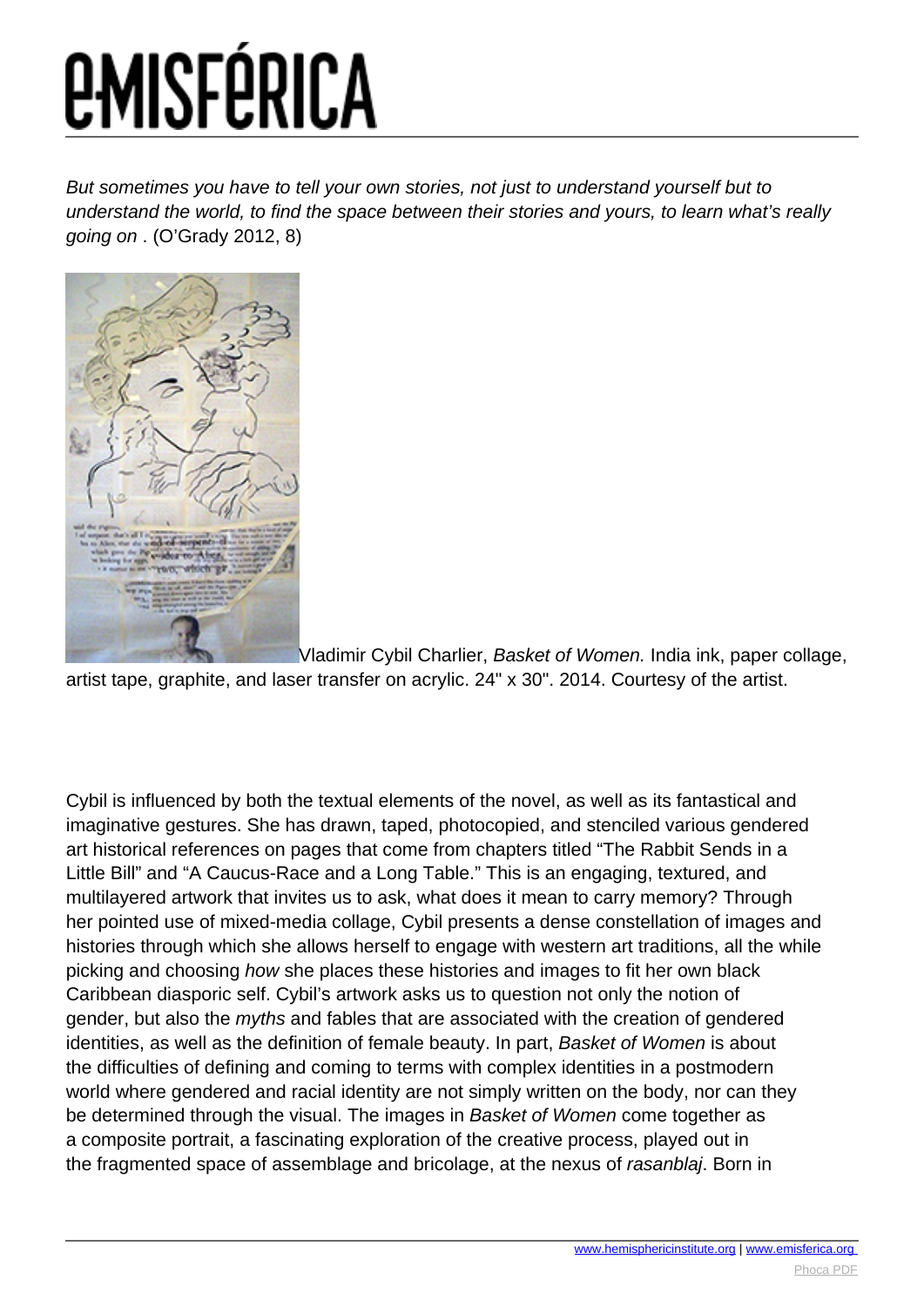Haiti, Cybil spent her formative years in Haiti, returning to the United States in her late teens. Trained as a painter, she is known for her deft melding of photography and drawings and works on paper with sewn sequins, large-scale fiber-based paintings, and sculptural wall hangings. In 2008, Cybil created Basket of Women using various conventional Western art history images of women: Sandro Botticelli's Venus, the classic Greek statue, Venus de Milo, Edgar Degas' dancer, a quintessential image of Paul Gauguin's young Tahitian girl, the wing of the Nike of Samothrace, a Japanese illustration, and two African masks are held together by white artist tape and white string and thread. Underneath the images are enlarged pages from Cybil's favorite childhood storybook, Alice's Adventures in Wonderland**,** written in 1865 by British author Charles Lutwidge Dodgson under the pseudonym Lewis Carroll. The well-known tale is of young Alice, who falls down a rabbit hole and enters into a fantasy world populated by anthropomorphic creatures. At the bottom center of Basket of Women is a black-and-white photograph of a four-year-old Cybil taken by her father. For Cybil, Alice's fantastical adventures resonate on a personal level. They draw on her childhood memories and function as useful metaphors to contextualize her experiences as an individual living in the capricious world of the Haitian diaspora; a world like Alice's filled with unpredictability yet anchored by creativity.

By placing together what at first glance may seem to be disparate iconic images, Cybil examines bicultural experiences that speak to the coexistence and possibilities of difference. In the lower part of the mixed-media collage, a young Cybil displays a shy smile. On top of her head is larger text from Alice's Adventure in Wonderland, outlined by artist tape to form the shape of a basket where feminist tropes from art history resided in a patchwork fashion. As the layers of personal history and art historical conventions link together, they generate unique non-linear narratives that yield revelations and reflections. Like a palimpsest, peeking from beneath the pieces of rice and vellum paper, the collage operates as a meditative space of artistic practices and histories that act as a connective tissue between the Haitian "self" and the American "other." In a recent conversation, Cybil remarks:

...the rabbit [in Alice's Adventure in Wonderland] reminds me of part of my constructed self, as an American citizen, artist self, probably one of the main times I feel American is when I think about art and feel comfortable talking about art in English that is how I think about the work. I came to the U.S. to be an artist and [that] is where I was trained, so I think about art in English, my references are in English. When I am talking about art, I feel very much American. The gesture for me is completely American.<sup>2</sup>

And why not?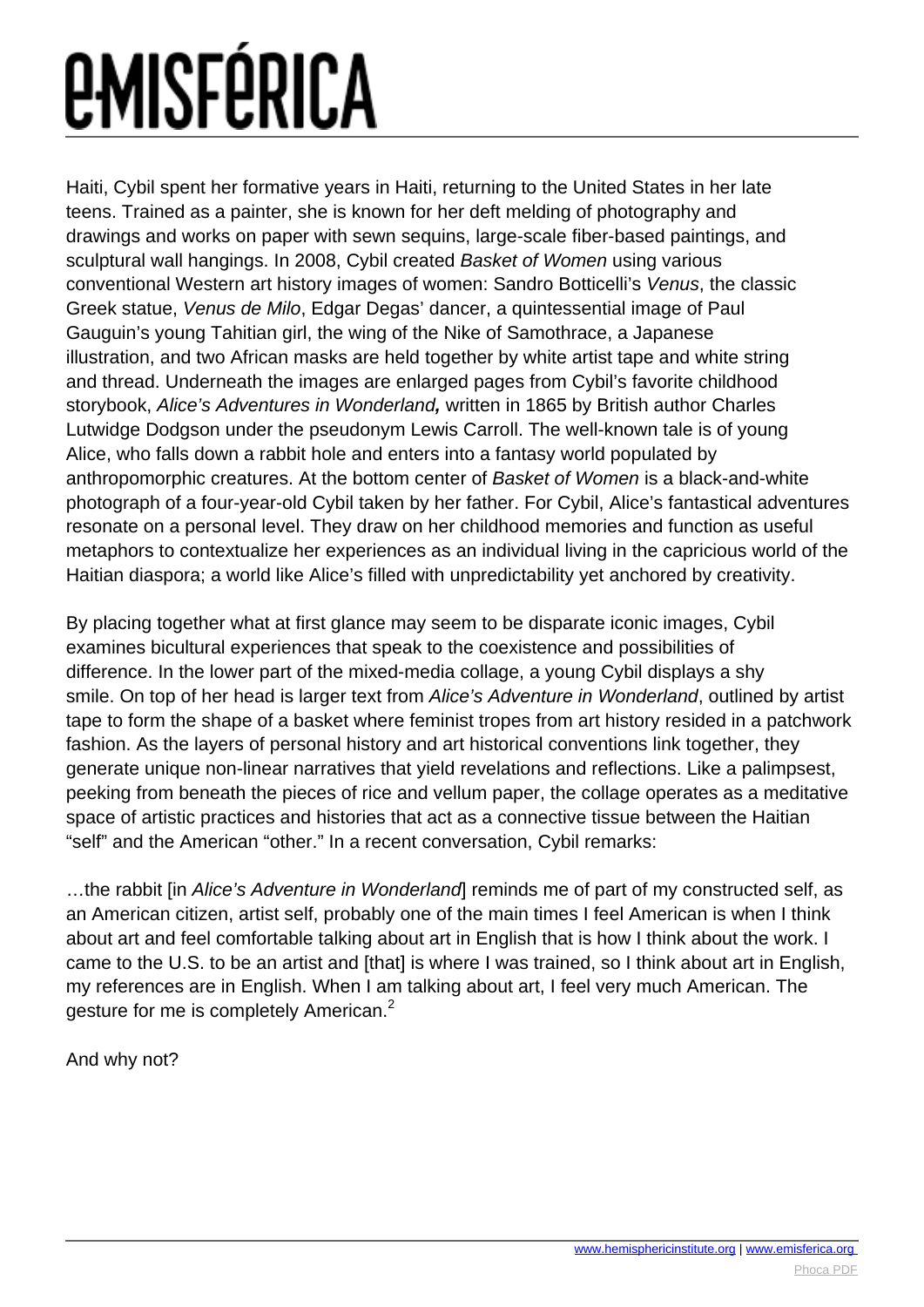

[V](images/e-misferica/11.2_images/112_lg_philogene_01.jpg)ladimir Cybil Charlier, Basket of Women (Detail). India Ink, paper

collage, artist tape, graphite, and laser transfer on acrylic. 24" x 30". 2014. Courtesy of the artist.

Aligning her young self with the young Alice allows Cybil "the liberty to claim seamlessly that bicultural experience. The work is very much about the poetry and absolute unencumbered conceptual liberty of childhood and empowering myself to construct a mirror for my cultural experiences."<sup>3</sup> The palimpsest-like quality of *Basket of Women—*ink drawings laid over rice paper, then laid over vellum paper, and then laid over the machine-manufactured pages of a novel patched together by artist tape, while still allowing each layer to be seen, speaks to an important feature of Cybil's work, layering. Layering **"**functions here as both technique and metaphor, as a formal strategy that mirrors and enacts the artist's profound sense of Caribbean identities as overwritten manuscripts" (Stephens 2013, 98). Michelle Stephens (2013) has highlighted that layering paper and various porous and malleable materials into assemblages is a different kind of [hand] gesture than laying brush strokes on a canvas, and thus it requires different creative and interpretive sensibilities that invite structural ornamentation and formal qualities. Arranged in a grid pattern, "the pages are chosen purely for their visual effect in juxtaposition to other images and arranged not because of any semiotic meaning beyond what is generated accidentally from the free association of images and text" (2013, 98). Instead, Stephens claims that Cybil "is interested less in the juxtaposition of different elements than in the relationships between surface textures and what lies underground" (98). Moreover, the layering, abstracting, and manipulation of text present certain "material complexities of black life under worldly conditions of diaspora" (Mercer 2012, 214). Perhaps it is in the meaningful decorative textured element of Cybil's collage that we can explore the under recognized history of the expressive Caribbean female form in visual culture. Furthermore, it is in this fragmented yet structural pictorial space similar to Huber's portraits, that Cybil expands the conception of portraiture, as a formal process; one that implies signification and not simply representation.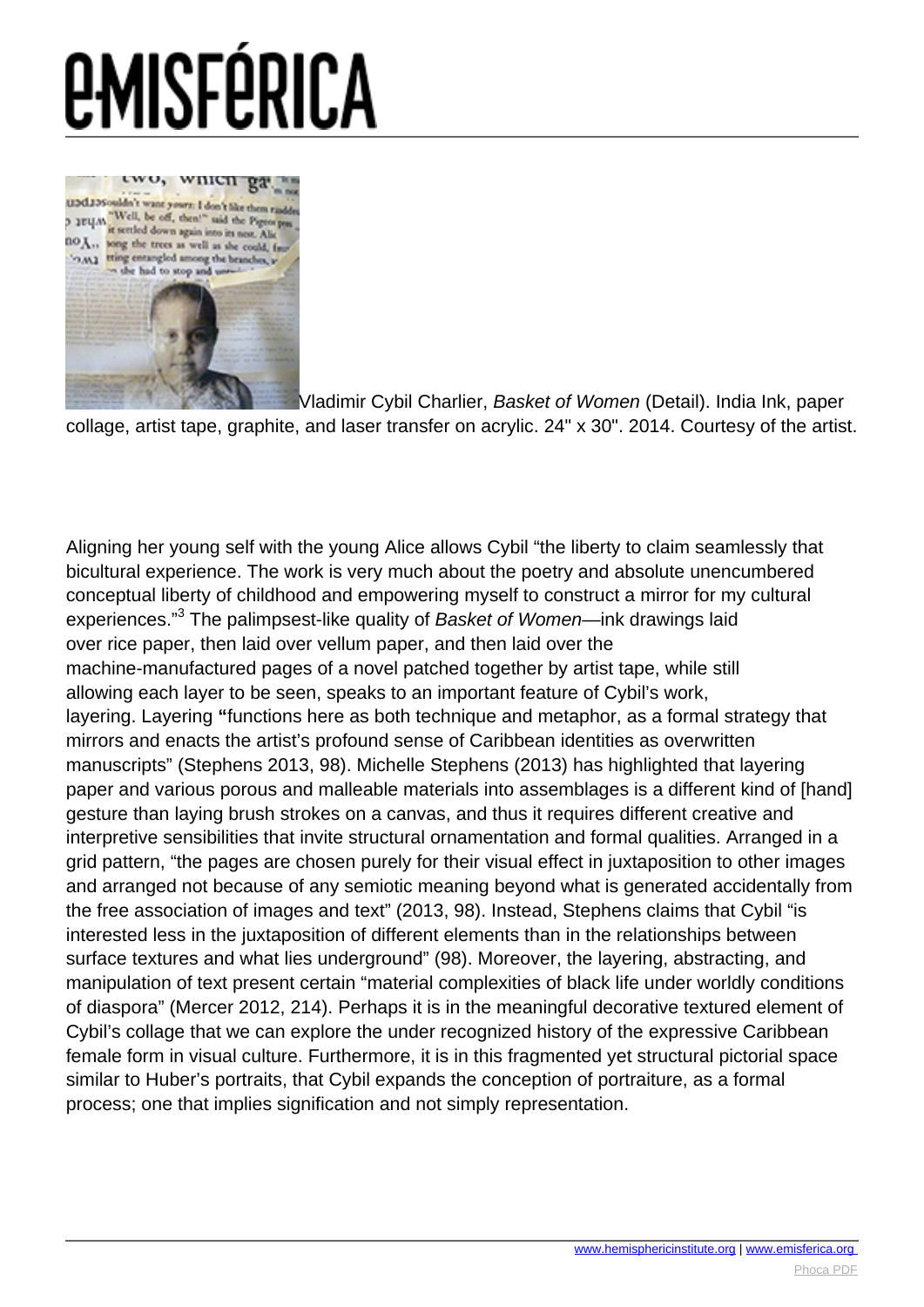

[V](images/e-misferica/11.2_images/112_lg_philogene_02.jpg)ladimir Cybil Charlier, Basket of Women (Detail). India Ink, paper collage, artist tape, graphite, and laser transfer on acrylic. 24" x 30". 2014. Courtesy of the artist.

What connects their work is a deft attention to compositional strategies that are steeped in formalism and the materiality of contemporary art practices. At the same time, they are concerned conceptually with cross-cultural dialogues and transnational connections. As transnational individuals living in transcultural spaces, Huber, Monnin, and Cybil use disparate sources and draw on their experiences and knowledge of multiple cultures to offer alternative visions of visual art practices. While each has specific cultural references and have lived or currently live lòt bò dlo,<sup>4</sup> Monnin's, Huber's, and Cybil's works "'travel' across the language" and cultural barriers to "come together in the cultural composition of the Caribbean and its various diaspora" (Mercer 2011, 12). They are engaged in exploring their cross-cultural heritage and hybrid identities that are layered in a visual *kreyòlization, a kreyòl* "cut 'n' mix".<sup>5</sup> They provide us with inventive tools to think about innovative creative forms as inquiries that can inspire a true rethinking of the textual, of the material, of the allegorical, and of the visual. In complex ways, they challenge conventional ideas of art practices and explore the global realities of the Haitian artistic diaspora; for these critical aesthetic interventions, Pascale Monnin, Vladimir Cybil Charlier, and Sasha Huber warrant our attention and further exploration.

**Jerry Philogene** is an Associate Professor in the American Studies and Africana Studies Departments at Dickinson College. She received her doctorate from New York University in American Studies. In addition to exploring the intersections of race, ethnicity, class, and gender as articulated in contemporary visual arts, her research and teaching interests include interdisciplinary American cultural history, Caribbean cultural and visual arts (with an emphasis on the Francophone Caribbean), black cultural politics, and theories of the African diaspora and citizenship. Her published articles have appeared in Small Axe: A Caribbean Journal of Criticism, BOMB Magazine, Radical History Review, and most recently MELUS: Multi-Ethnic Literature of the United States. She has curated several exhibitions and has published numerous exhibition catalogues. She is currently working on a manuscript titled The Socially Dead and the "Improbable Citizen": Cultural Transformations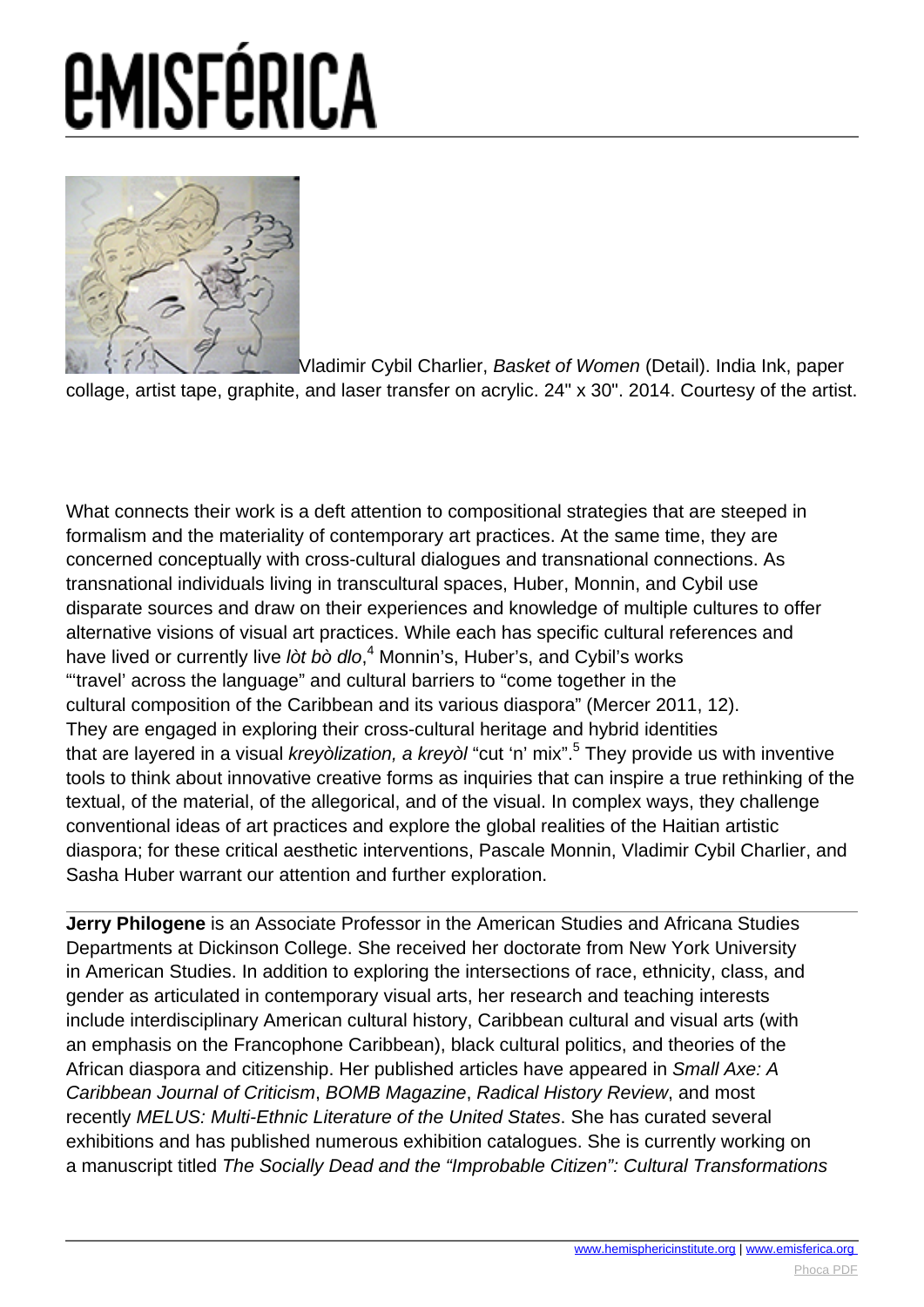of Haitian Citizenship, which provides a rich textual analysis of the power of the visual field and its complex relationship between violence, domination, and liberation through an exploration of contemporary painting, photography, film, and comics.

#### **Notes**

 $<sup>1</sup>$  Monnin's older brother died at the age of seven during Carnival season. She was three. This</sup> painful incident inspires these masks.

 $2$  Email exchange with Cybil, 13 March 2014.

 $3$  Email exchange with Cybil, 13 August 2014.

 ${}^{4}$ Lòt bò dlo in Haitian Kreyòl translates as "on the other side of the water," loosely meaning "abroad."

<sup>5</sup> I employ Dick Hebdige's term "cut 'n' mix" to reference the strategic and artistic practices employed by Huber, Monnin, and Cybil as they too bring together the various influences on their creative process. Specifically, Hebdige's term "cut 'n' mix" refers to the mixing and hybridization of reggae as it was birthed in Jamaica and traveled throughout the Caribbean diaspora in North America and Europe. See Dick Hebdige, 1987, Cut 'n' Mix: Culture, Identity and Caribbean Music, New York: Methuen & Co.

#### **Works Cited**

Dash, J. Michael. 2008. "Fictions of Displacements: Locating Modern Haitian Narratives." Small Axe 27(13.3) (October 2008): 32-41.

Laguerre. Michel S. 1998. Diasporic Citizenship: Haitian Americans in Transnational America. New York: St. Martin's Press.

Mercer, Kobena. 2012. "Art History and the Dialogics of Diaspora." Small Axe 38: 213-227.

- 2011. "Hew Locke's Postcolonial Baroque." Small Axe 15(1) (March 2011): 1-25.

-. 2005. "Introduction." In Cosmopolitan Modernisms: Annotating Art's Histories: Cross-Cultural Perspectives in the Visual Arts. Ed. Kobena Mercer. Cambridge, MA: MIT Press, 6-23.

O'Grady, Lorraine. 2012. "This Will Have Been: My 1980s." Art Journal 71(2): 6-17.

Philogene, Jerry. Forthcoming. "Pictures from Heaven: Transformative Visions and Haitian Diasporic Artistic Practices." In Transformative Visions: Works by Haitian Artists in